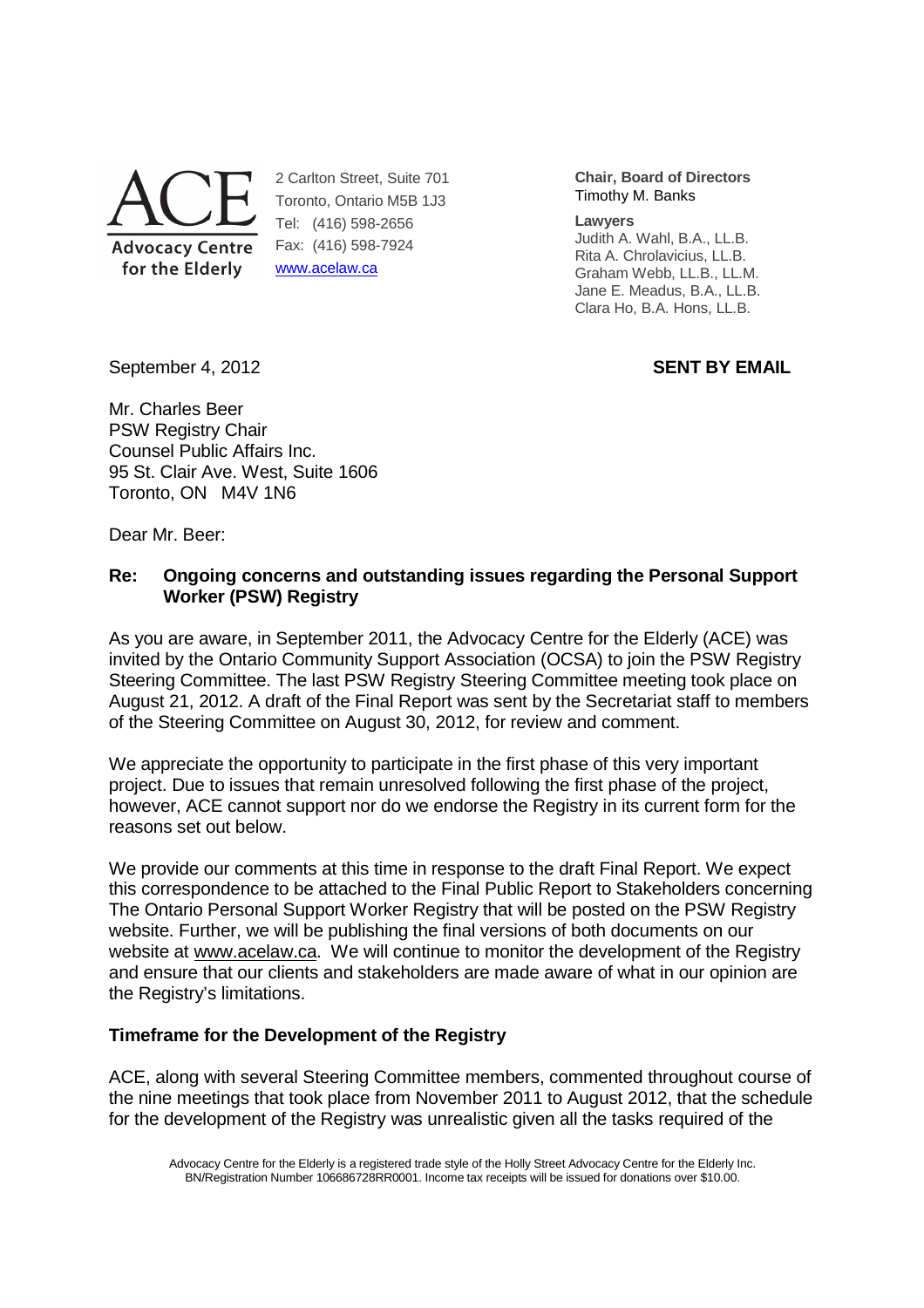Steering Committee and the Secretariat. ACE submits that there was not enough time to meaningfully consider all the implications of developing a Registry that was meant to fulfil a number of complex and potentially competing objectives.

At page 9 of the Final Report of the Secretariat, it states that: "Compared to the registries reviewed, the Ontario PSW Registry is unique in many ways. First, Ontario has the most complex and multi-faceted purpose." Given the complex nature of the Registry, ACE submits that more time should have provided to complete the first phase of this project. For the reasons we set out below, however, while more time may have been of assistance it still would not have resolved many of the issues that remain outstanding. While the Secretariat's Report attempts to capture all the deliberations that occurred at each Steering Committee meeting, the fact is that for many of the issues that remain unresolved, there was simply no consensus reached amongst Steering Committee members.

Timing was but one factor in what made this first phase in the development of the Registry challenging. ACE submits that given that some of the new regulatory health colleges being formed that will govern certain health professions in Ontario (i.e. Transitional Council of the College of Kinesiologists) have had the benefit of years of planning and development, the creation of a PSW Registry should have been afforded similar time and consideration. ACE has concerns that the rushed development of the Registry will have a potential negative impact not only on clients and families, but also on PSWs.

## **Educational and Scope of Practice Standards**

-

In its September 2006 Final Report to the Minister of Health and Long-Term Care, the Health Professions Regulatory Advisory Council (HPRAC) stated: ". . . A prerequisite to launching a certification registry would be to establish uniform minimum entry-to-practise standards for PSWs. This would need to address the treatment of equivalent credentials and competencies in order to avoid the exclusion of a significant part of the current workforce."<sup>1</sup>

ACE submits that it would have been prudent for the MOHLTC to, rather than moving forward and developing a PSW Registry in less than a year, adopt the recommendation of the 2006 Final Report of HPRAC that minimum entry-to-practise standards be developed first. ACE is concerned that the success and effectiveness of the Registry will be impeded due to the fact that no educational and scope of practice standards have been developed.

To date, there has been no decision by the MOHLTC or any of its counter-parts concerning the establishment of educational and scope of practice standards across the province. It is our opinion that the development of the PSW Registry should not have proceeded without this key issue being first determined. Several members of the Steering Committee have made similar comments. When the Steering Committee inquired as to what the MOHLTC intended to do with respect to the creation of educational and scope of

<sup>&</sup>lt;sup>1</sup> The Regulation of Personal Support Workers. September 2006. Health Professions Regulatory Advisory Council (HPRAC).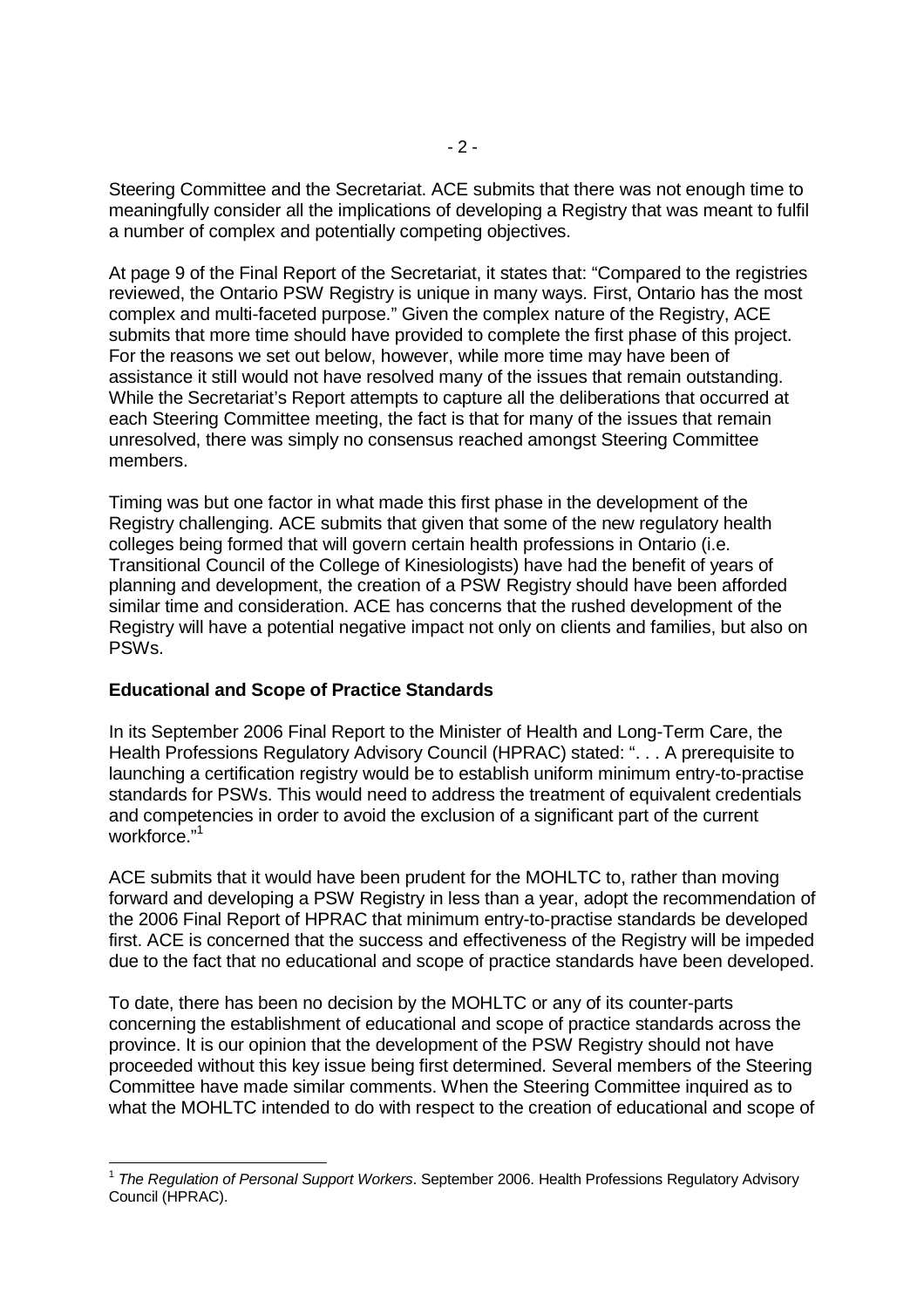practice standards, the Chair and the Secretariat were not able to provide any definitive answers on the subject.

We heard from the Secretariat at early Steering Committee meetings that there is no provincially standardized PSW curriculum and that there are multiple education streams by which students can obtain a certificate. ACE submits that the lack of educational and practice standards made it frustrating and difficult for the Steering Committee to carry out its work. In our opinion, the PSW Registry should not have been developed in the absence of and before educational and scope of practice standards were developed and fully implemented.

Given the important and increasing role of PSWs in our health care system, particularly with respect to home care, ACE submits that the MOHLTC and the Government needs to take the lead in setting province-wide standards to ensure that clients and their families are receiving the quality care they deserve. We remain concerned that the failure to resolve the issue of educational and scope of practice standards will negatively impact the ongoing work of the Registry and public expectations with respect to the Registry's objectives.

ACE attended one meeting organized by the MOHLTC on or about April 24, 2012, to discuss educational standards, but we have not been advised of any further developments in this regard. ACE urges the MOHLTC to continue consultations with stakeholders concerning the development of educational and scope of practice standards for PSWs. These consultations should include members of the Registry Steering Committee who have expertise on training and education of PSWs in Ontario for the sake of continuity. Many of the participants on the Registry Steering Committee have particular expertise that would be relevant to the development of educational and scope of practice standards for PSWs across Ontario.

Further, while the Final Report makes some reference to the issue of grandparenting PSWs who are currently working, it is our understanding that the Steering Committee members reached no consensus or decisions regarding how grandparenting would be implemented. This remains a key and contentious issue that will affect the success of the Registry.

## **Complaints and Reviewing, Suspending, Terminating PSW Registration**

The aspect of the current Registry that remains of greatest concern to ACE relates to the Registry's procedures and processes with respect to complaints and also, reviewing, suspending and terminating the registration of a PSW.

ACE submits that while we do support a process for removing a PSW's name from the Registry should he/she pose a known threat or risk to the public, our opinion is that such processes cannot be meaningfully achieved without first creating the necessary legislative framework to support them. In attempting to do so without developing legislation, the result is a Registry that offers minimal protection to those individuals who are most vulnerable (i.e. low-income seniors) and at risk for abuse and neglect.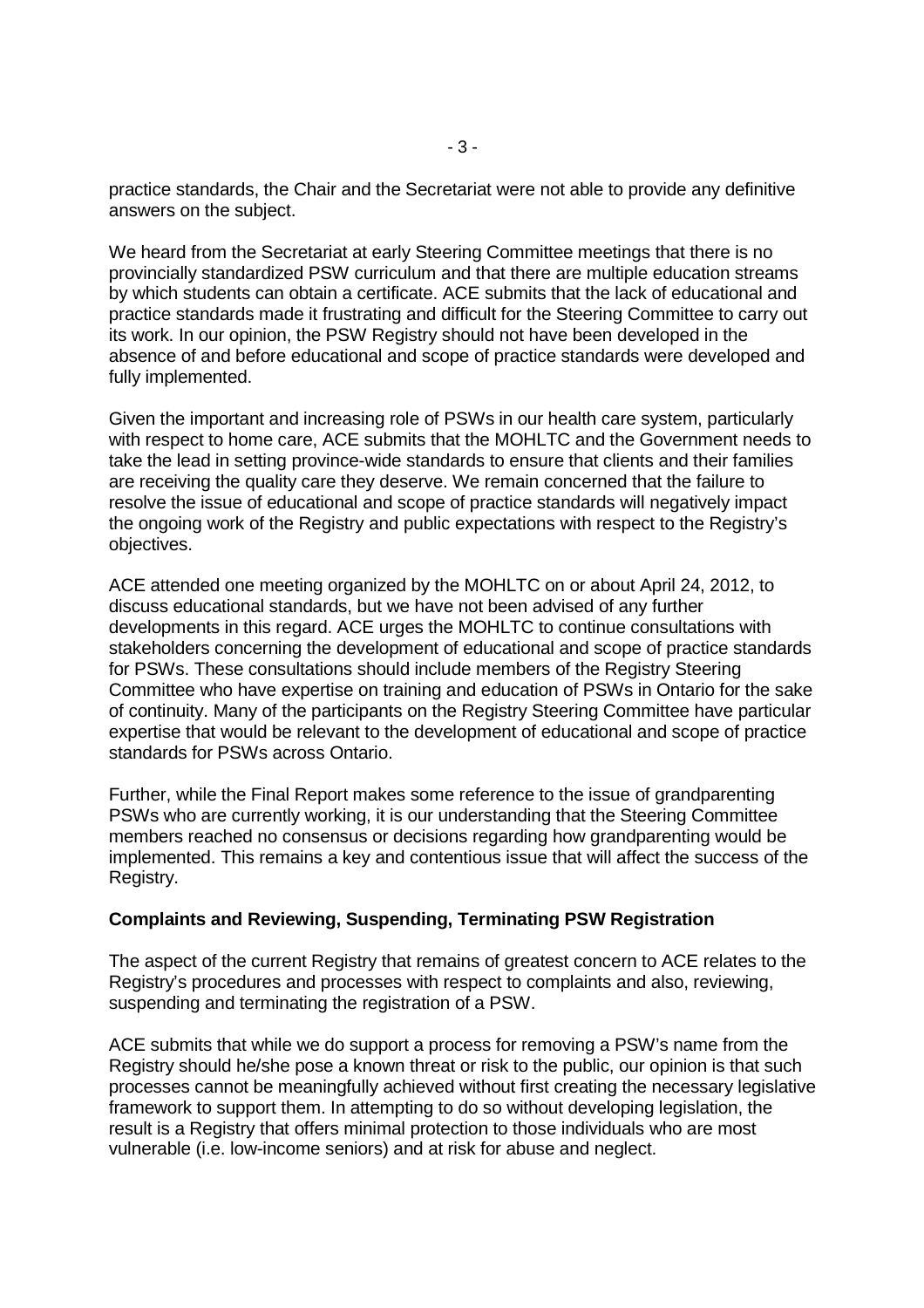The current format of the Registry will have employers taking on the responsibility of investigating any allegations of abuse and neglect and taking action through labour and employment law avenues and also be responsible for informing the Registry. ACE submits, however, that there is no legislative requirement for employers to notify Registry staff in these circumstances thus making this mechanism ineffective. The proposed process will be similar to that used by the B.C. Care Aide and Community Health Worker Registry.

Subsequently, there was some discussion at Steering Committee meetings as to how the Registry would conduct its own investigations and how this would be funded. It is our understanding that no decision and consensus was ever reached amongst Steering Committee members on this key issue. Another unresolved issue is what the Registry will do when it receives notifications from members of the public who have terminated the employment of a privately employed PSW for reasons of abuse and/or neglect. It is our position that the current proposed approach for addressing complaints and reviewing, suspending, and terminating PSW Registration does not offer adequate protection to vulnerable seniors from abuse and neglect by PSWs nor does it offer procedural fairness protections to PSWs.

The PSW Registry, in its current form, will offer minimal protection to vulnerable seniors living in Ontario as it has been made clear to Steering Committee members that the Registry will not accept public complaints. Further, while the MOHLTC has not expressed any intention of regulating PSWs, ACE submits that suggesting that the Registry must do the following creates the "illusion" of public protection which has been a concern we have expressed all along (see our letter dated April 13, 2012):

> • To provide peace of mind to clients and their families that a PSW listed on the Registry does not present a known risk to public safety by establishing a process for reviewing, suspending or terminating PSW Registration

ACE submits that the Registry will not be able to fulfil the above mentioned objective without the development of a proper legislative framework setting out how to handle complaints and reviewing, suspending and terminating of registrations. While HPRAC recommended to the Minister in 2006 that PSWs should not be regulated, ACE urges the MOHLTC and the Government to reconsider. With the MOHLTC move to increase funding for home care, we will see an increase in the role of PSWs across the healthcare system and a greater need to ensure that those clients who are most vulnerable, such as seniors, are protected.

In developing the Registry, Secretariat staff considered the B.C. Care Aide and Community Health Worker Registry and Nova Scotia's Continuing Care Assistant Registry. However, B.C.'s Minister of Health announced in June 2012 that the B.C. Care Aide and Community Health Worker Registry will be reviewed as a result of reports of "gaps in the safety net".<sup>2</sup> ACE recommends that the MOHLTC consider the experience of

-

 $2$  The Globe and Mail, "B.C's elder caregiver registry to face review", June 20, 2012. Online: http://www.theglobeandmail.com/news/british-columbia/bcs-elder-caregiver-registry-to-facereview/article4358946/.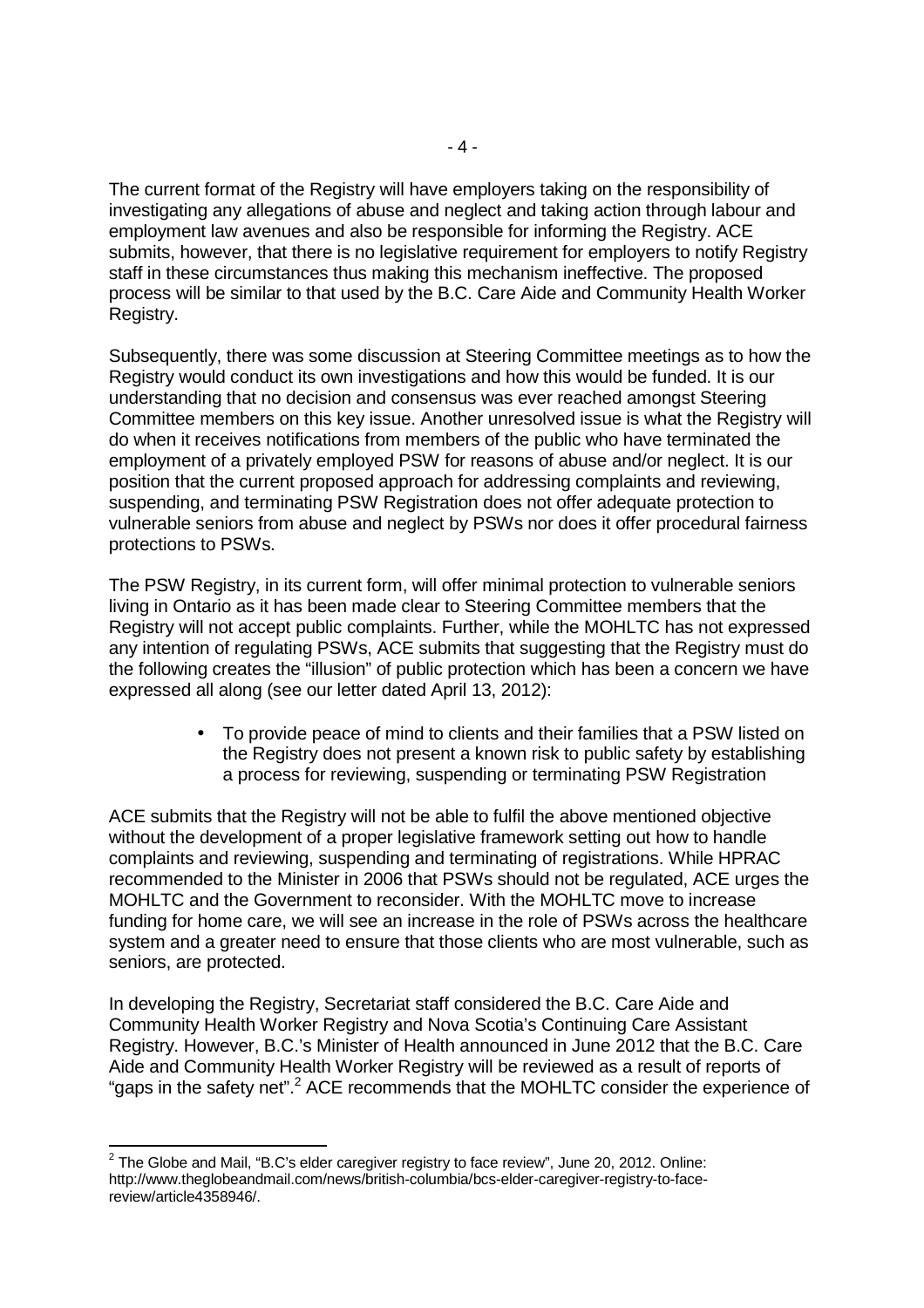B.C. and strengthen the public protection functions of the Ontario PSW Registry now, while it is in its early incarnation, rather than waiting for gaps to arise before doing so.

ACE submits that the retroactive implementation of a self-declaration regime as stated at page 25 of the Final Report, whereby registrants would declare that they do not pose a known risk to public safety, provides little if any peace of mind to vulnerable clients such as our stakeholders (i.e. low-income seniors). It is our opinion that the Registry will have no way of ensuring that the self-declarations by PSWs are indeed accurate. Further, without the support of legislation, there will be no way of taking action where it is discovered that a PSW has made a misrepresentation or a false declaration. ACE recommends that should this information come to the attention of Registry staff, the PSW in question should be de-listed.

The provincial, regional, municipal and community safeguards listed in the Final Report of the Secretariat to the MOHLTC include the following:

- Long-Term Care ACTION Line (now investigates complaints in the home care sector)
- Retirement Homes Regulatory Authority (RHRA)
- Senior Crime Stopper (A Division of Crime Stoppers), and
- Seniors Safety Line (facilitated by the Ontario Network for the Prevention of Elder Abuse).

In our opinion, none of the aforementioned services offer any meaningful avenues for seniors and their family caregivers wishing to make a complaint about the care they are receiving from a PSW or who want to report abuse and neglect. While the Long-Term Care ACTION Line may be able to accept complaints concerning home care and the CCAC, it has neither the jurisdiction nor legal authority to take any action. Similarly, the Retirement Homes Act has not been fully proclaimed and as a result, the RHRA's jurisdiction and authority is limited. As well, the RHRA cannot pursue any complaints with respect to home care. We continue to have concerns that complaints received by the Registry will simply be referred to those bodies noted in the Final Report which, in our opinion, will not assist vulnerable clients and their family caregivers in resolving such complaints.

As we stated in our letter dated April 13, 2012, the Registry continues to create an "illusion" of public protection. As a result, the Registry is not fulfilling its objective of support self-directed care. Further, we have concerns that in some instances, vulnerable clients and their families will rely on the Registry to their detriment, being unaware that whatever assurances the Registry can provided will only be limited.

We urge the MOHLTC to consider developing a legislative framework to govern many of the functions of the PSW Registry that deal with complaints and reviewing, suspending and terminating registration. Without such a legislative framework, it is our opinion that the Registry will offer little peace mind to clients and family caregivers. For the above stated reasons, ACE cannot support the Registry in its current form and unless these key issues are resolved.